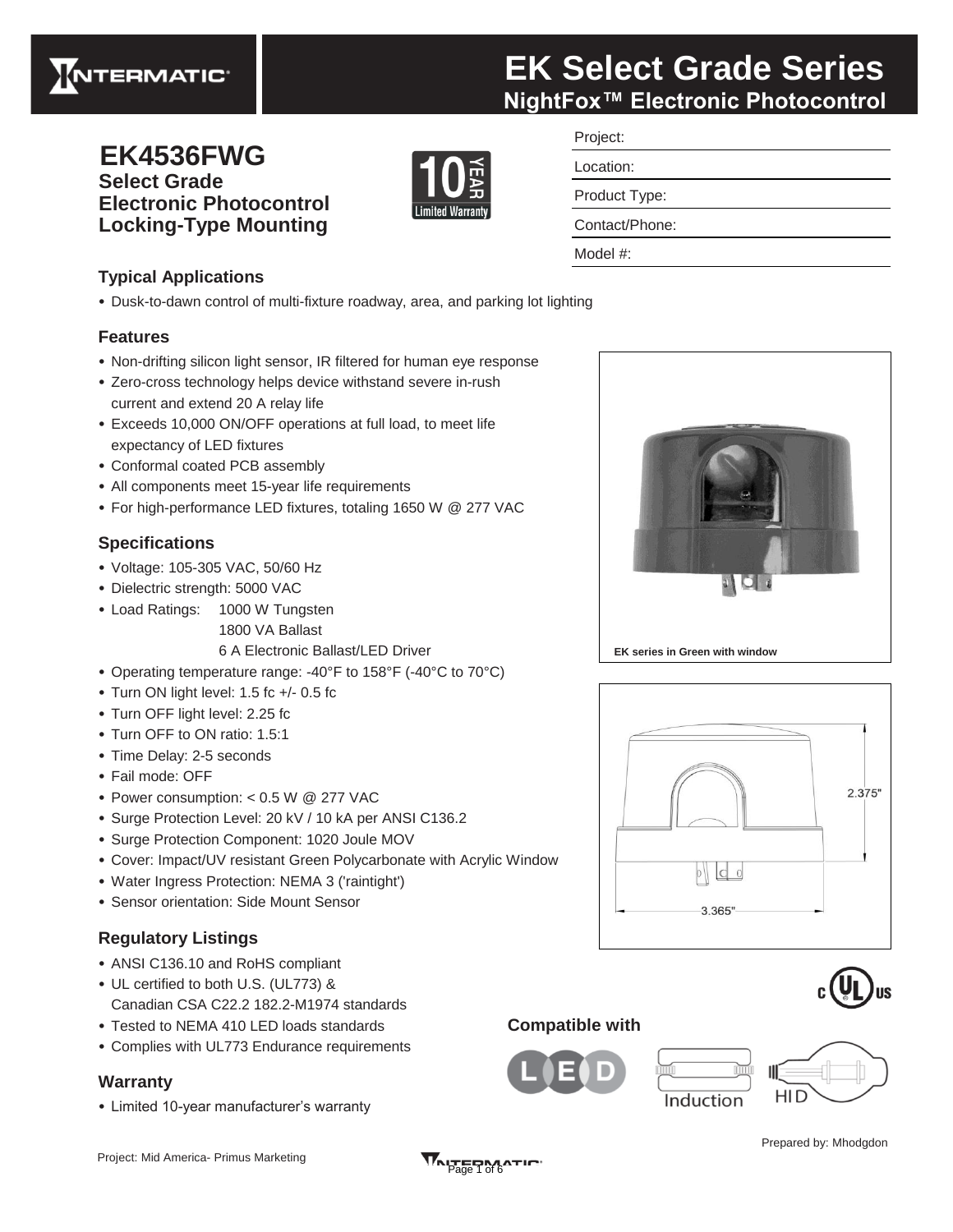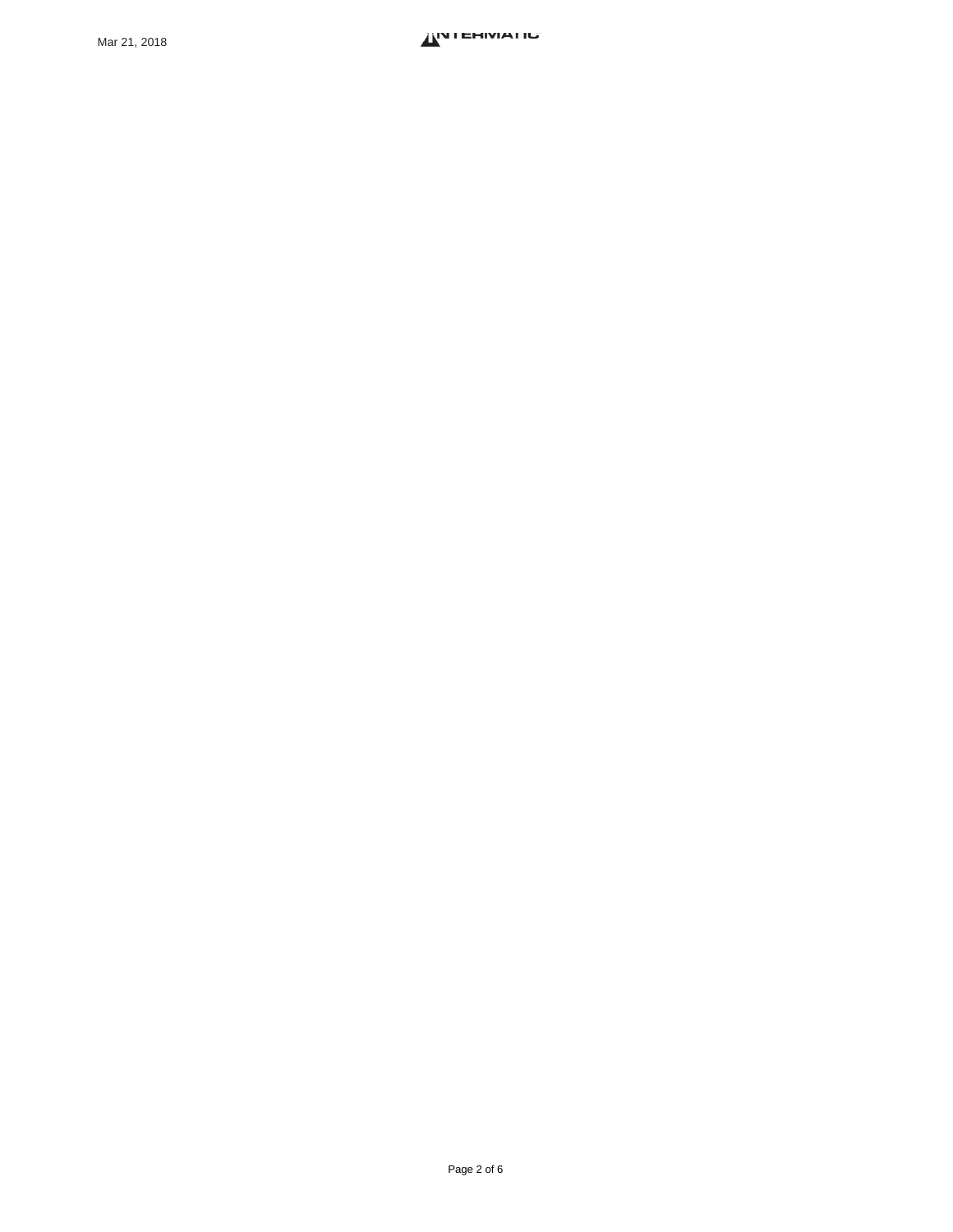# **EK4536FWG**



### **Ordering Information**

|            |                             | <b>Load Ratings</b> |                |                                   | <b>Activation Details</b> |            |               |                                   |
|------------|-----------------------------|---------------------|----------------|-----------------------------------|---------------------------|------------|---------------|-----------------------------------|
| Order No.  | <b>Operating</b><br>Voltage | <b>Tungsten</b>     | <b>Ballast</b> | <b>Electronic</b><br>(LED driver) | ON                        | <b>OFF</b> | Time<br>Delay | Packaging                         |
| EK4536FWGJ | 105-305 VAC                 | 1000 W              | <b>1800 VA</b> | 6 A                               | $1.5$ fc                  | $2.25$ fc  | $2-5$ sec     | <b>Bulk Pack,</b><br>50 units/box |

#### **Notes**

**Order number:**

J – is the packaging designation, please include when ordering product

### **Specification**

The locking-type photo control shall be an electronic control based on a solid-state photo sensor and relay switch circuit. Switch operation shall have a rating of 1000 Watts tungsten and 1800 Watts ballast at 105-305 VAC. For high in-rush LED type fixtures, the photo control switch operation shall have a 6 Amp Electronic Ballast rating at 105-305 VAC. The photo control should fail in an OFF state. The photo control operating voltage shall be clearly identified on the control housing by color code or unit label. The photo control shall be equipped with a 2-5 second delay action eliminating activation by light flashes. The photo control shall be equipped with standard 3-prong twist and locking-type plug connection. The plug connection terminals shall be solid brass. The photo control shall consist of industrial grade electronic components, 1020 Joule MOV, solid state light sensor, and a 20 A relay. The photo control shall be 100% factory tested and function within specified light levels. The photo control shall be agency certified and tested accordingly. The photo control shall meet agency standards for locking-type devices and all other requirements of ANSI C136.10-2010. The photo control shall operate over a temperature range of -40°F to 158°F (-40°C to 70°C). The photo control should have a manufacturer's limited warranty of 10 years minimum. The photo control shall be the electronic dusk-to-dawn type, Intermatic model EK4536FWG.